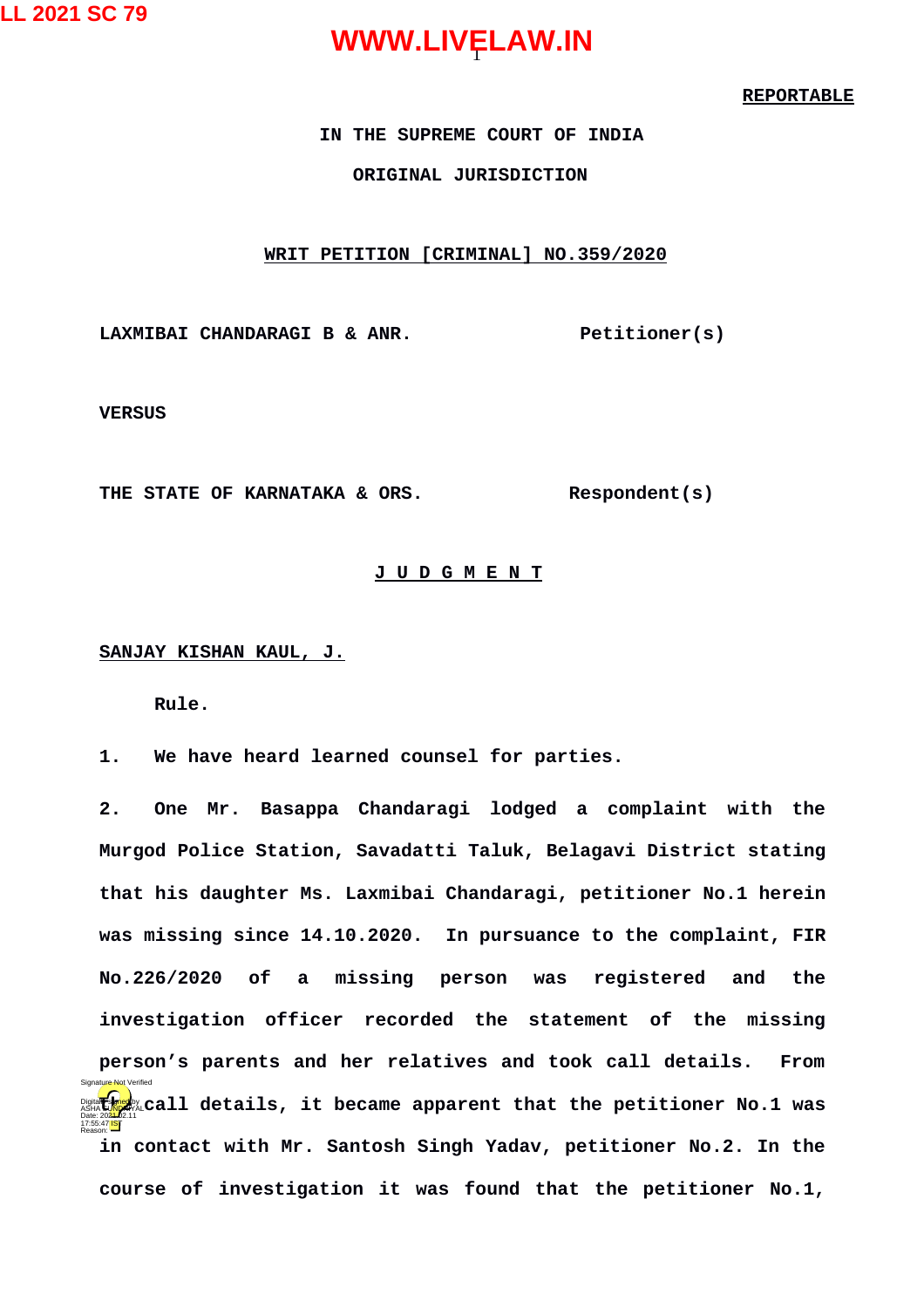**apparently without informing her parents, had travelled by flight from Hubli to Bangalore and further from Bangalore to Delhi and thereafter married petitioner No.2. The petitioner No.1 sent her marriage certificate to her parents through whatsapp on 15.10.2020 in which she revealed the factum of marriage to petitioner No.2. It is the case of the State that the IO proceeded to Ghaziabad to know the whereabouts of petitioner No.1 and on visiting the residence of petitioner No.2, was informed by his parents that they do not know the whereabouts of the petitioners. However, the petitioner No.1 spoke to the investigating officer and informed that she had already married petitioner No.2 and was residing with him. But the IO instead insisted that the petitioner No.1 should appear before the Murgod police station to record a statement so that the case can be closed. The petitioner No.1 sent a letter to the IO stating that she was married to petitioner No.2 and there was threat from her parents and thus, was unable to visit the police station. The case was still not closed of missing person by the IO.** 

**3. It is in the aforesaid circumstances, that the present petition has been filed under Article 32 of the Constitution of India since according to the petitioner there is an issue of duality of jurisdiction arising from her residing with petitioner No.2 in the State of Uttar Pradesh while the petitioner No.1 came from Karnataka. It is the case of the petitioners that the uncle of petitioner No.1 was threatening them. On the petitioners approaching the Allahabad High Court on 19.10.2020, seeking**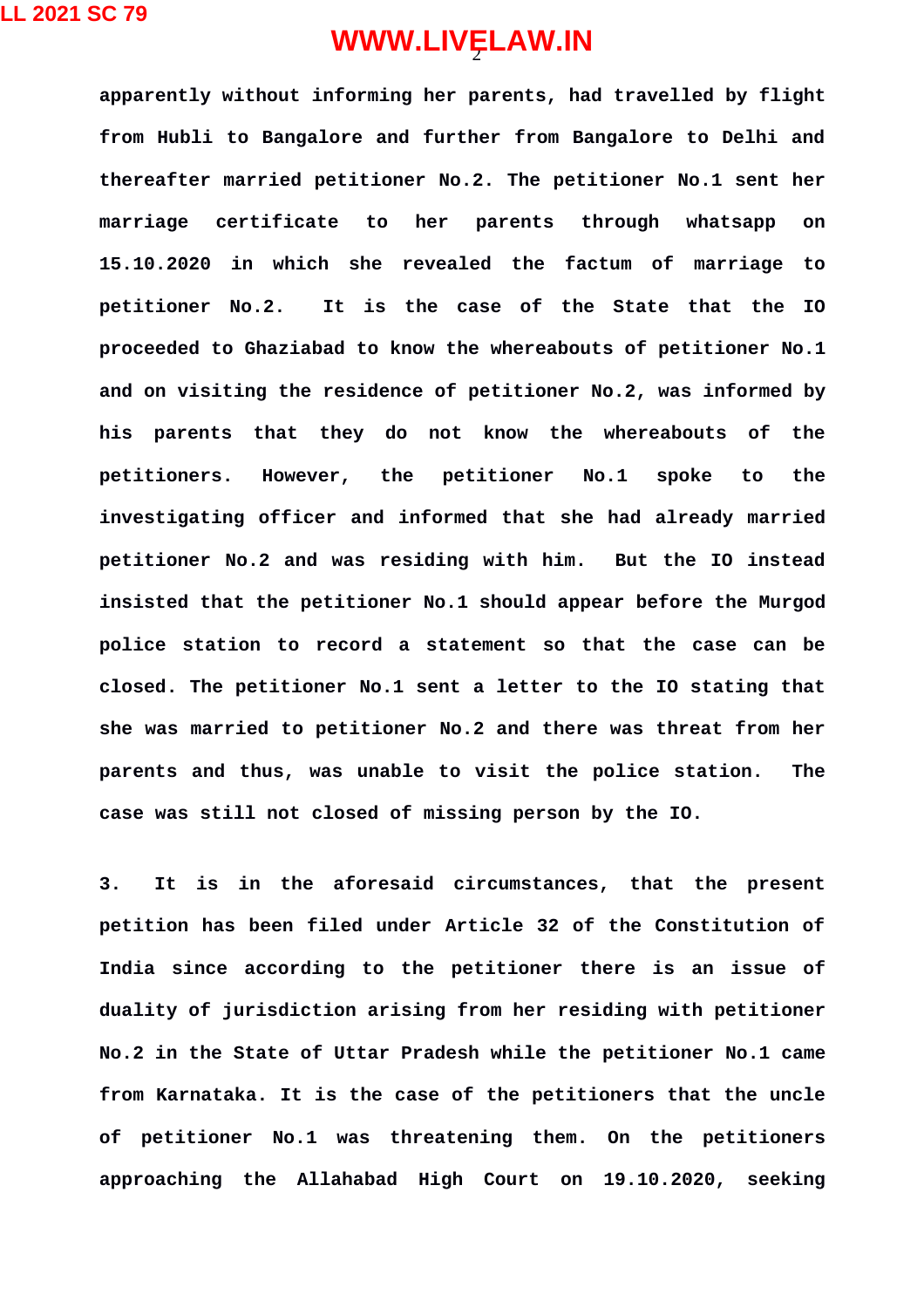**protection for themselves and the family members, the matter could not be taken upon even after about a period of one month for urgent hearing.** 

**4. The petitioners have annexed a transcript of the conversation between petitioner No.1 and the police whereby the IO is asking her to come back to Karnataka as otherwise they will come to her and register a case of kidnapping against petitioner No.2 at the behest of her family members.**

**5. We have gone through the translation of the transcript at page D to page H originally in Kannada, now translated in English in which the petitioner No.1 expressed the feeling of lack of safety. Though the IO stated that they would like to close the case, they wanted her to get her statement recorded at the police station. The IO also stated that the family members may file a case against her that she has stolen things from the home and if an FIR is filed, there would be a negative mark against petitioner No.2 and they would have to arrest him which would be problematic for his job also.** 

**6. The aforesaid does not tally with what is stated in the counter affidavit to the extent that the investigation officer had at no point threatened the petitioners.**

**7. The aforesaid does not reflect very well on the police authorities or the IO, the marriage certificate having been received by him and the conversation already been held with**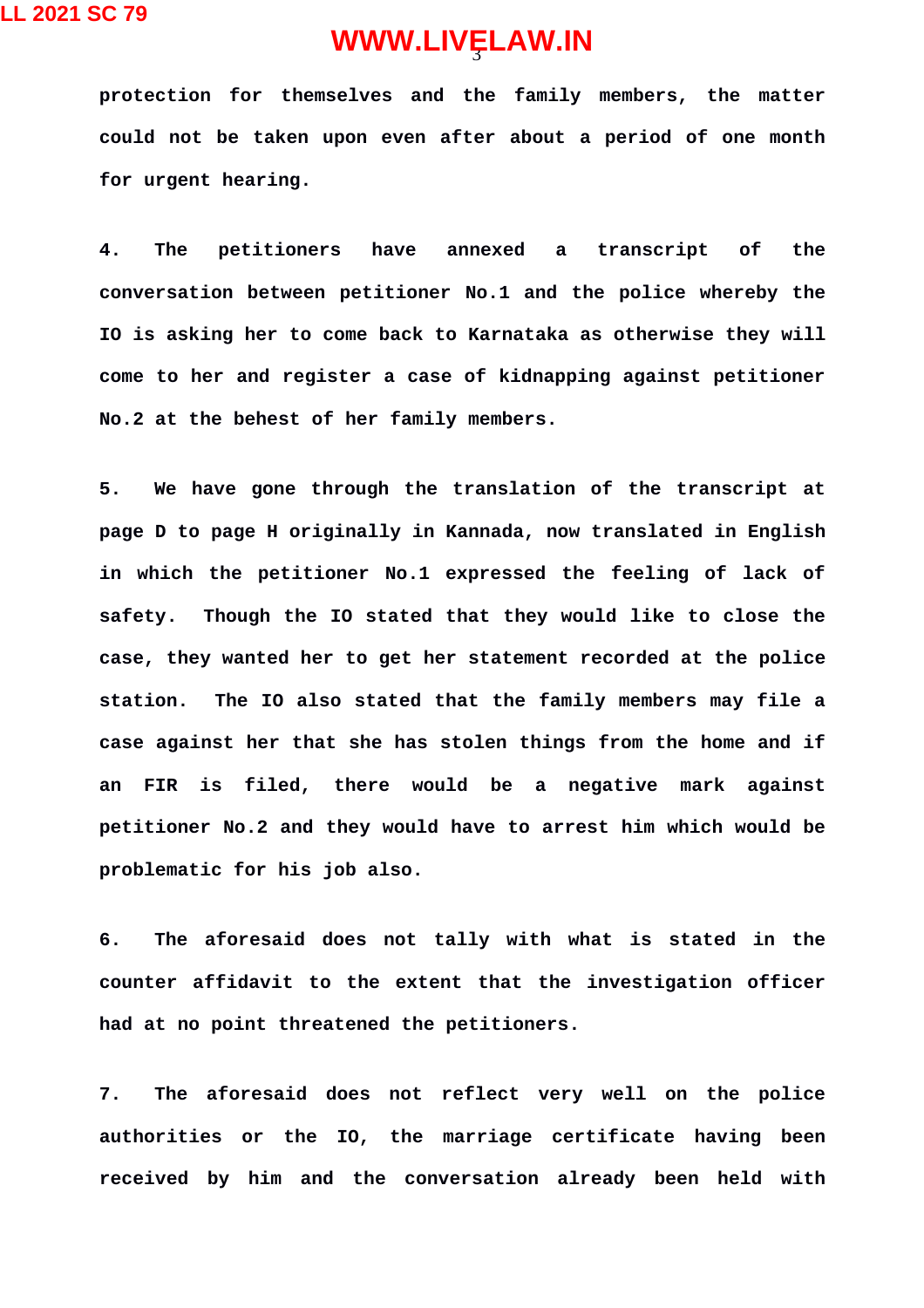**petitioner No.1 where she clearly stated that she was married to petitioner No.2 and that she was feeling threatened and apprehensive of coming to the police station. If the IO could have visited the residence of petitioner No.2, he could very well have recorded the statement of petitioner No.1 at the place where the petitioners were residing rather than insisting and calling upon the petitioners to come to the local police station at Karnataka. Not only that, he undoubtedly sought to compel the petitioner No.1 to come and record the statement at police station on the threat of possibility of a false case being registered by her parents against the petitioner No.2 and the consequent action of the police which would result in the arrest of petitioner No.2. We strongly deprecate the conduct of the IO in adopting these tactics and the officer must be sent for counseling as to how to manage such cases.**

**8. Both the parties are well educated. The petitioner No.2 is an M.Tech from NIT, Tiruchirapalli, while petitioner No.1-wife, is an M.A.B.Ed. The petitioner No.2 had got a placement as an Assistant Professor in Jain College of Engineering, Belagavi, Karnataka while the petitioner No.1 was a Lecturer in KLES (Karnataka Lingayat Education Society) Pre-University College, Bailhongal and it appears that they developed liking for each other during these assignments. However, there was resistance from the parents of petitioner No.1, though the parents of petitioner No.2 were willing for the matrimony of both the well qualified petitioners who are majors and Hindu by religion.**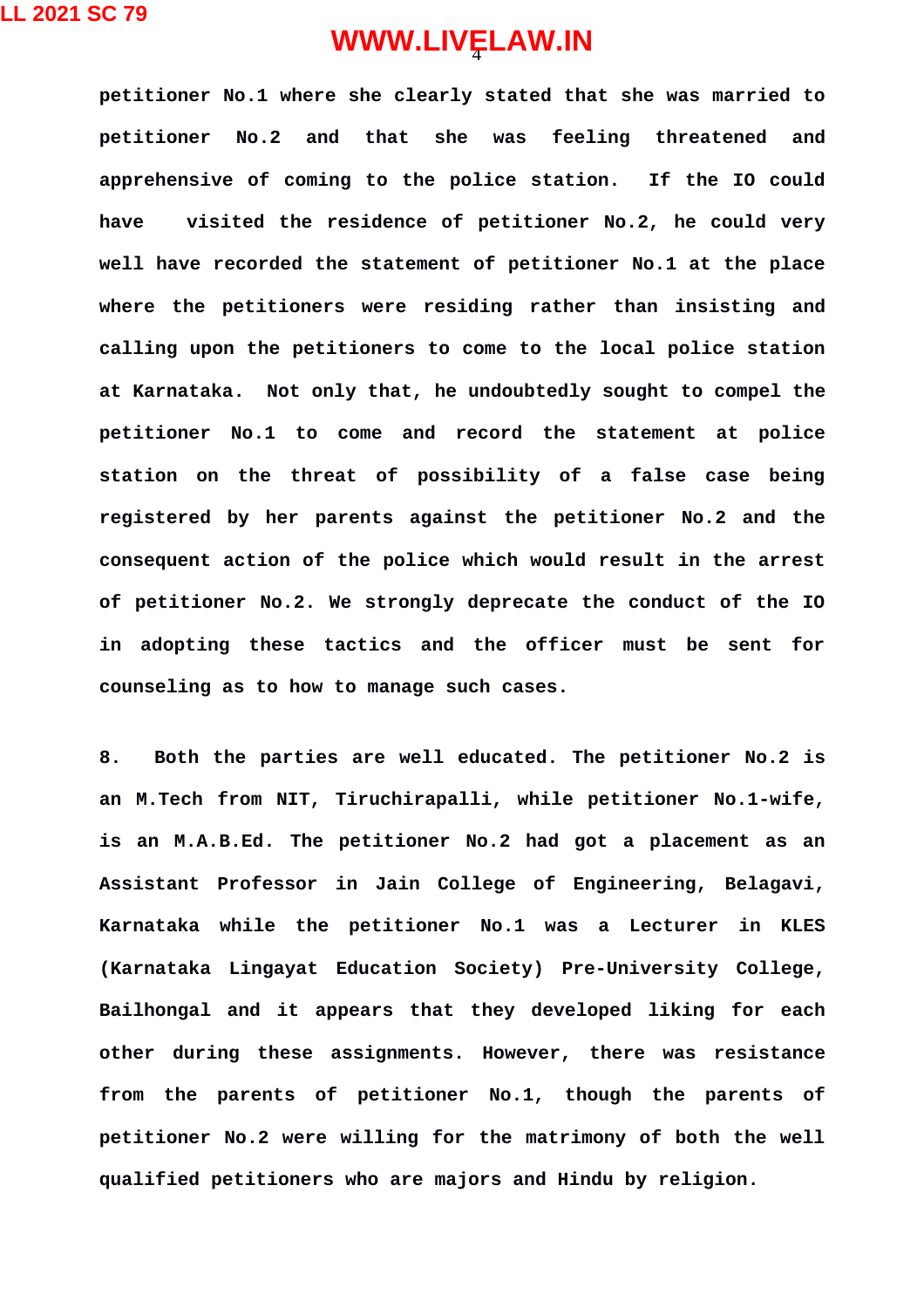**LL 2021 SC 79**

## 5 **WWW.LIVELAW.IN**

**9. Educated younger boys and girls are choosing their life partners which, in turn is a departure from the earlier norms of society where caste and community play a major role. Possibly, this is the way forward where caste and community tensions will reduce by such inter marriage but in the meantime these youngsters face threats from the elders and the Courts have been coming to the aid of these youngsters.**

**10. We are fortified in our view by earlier judicial pronouncements of this Court clearly elucidating that the consent of the family or the community or the clan is not necessary once the two adult individuals agree to enter into a wedlock and that their consent has to be piously given primacy.[1](#page-4-0) It is in that context it was further observed that the choice of an individual is an inextricable part of dignity, for dignity cannot be thought of where there is erosion of choice. Such a right or choice is not is not expected to succumb to the concept of "class honour" or "group thinking."[2](#page-4-1)**

**11. In** *Shafin Jahan v. Asokan K M & Ors.[3](#page-4-2)***, this Court noticed that the society was emerging through a crucial transformational period.[4](#page-4-3) Intimacies of marriage lie within a core zone of privacy, which is inviolable and even matters of faith would have the least effect on them. The right to marry a person of choice was held to be integral Article 21 of the Constitution of India. In this behalf, the judgment of the nine Judges Bench in** *Justice*

<span id="page-4-0"></span><sup>1</sup> Shakti Vahini v. Union of India (2018) 7 SCC 192

<span id="page-4-1"></span><sup>2</sup> Asha Ranjan v. State of Bihar (2017) 4 SCC 397

<span id="page-4-2"></span><sup>3 (2018) 16</sup> SCC 408

<span id="page-4-3"></span><sup>4</sup> Lata Singh v. State of U.P. (2006) 5 SCC 475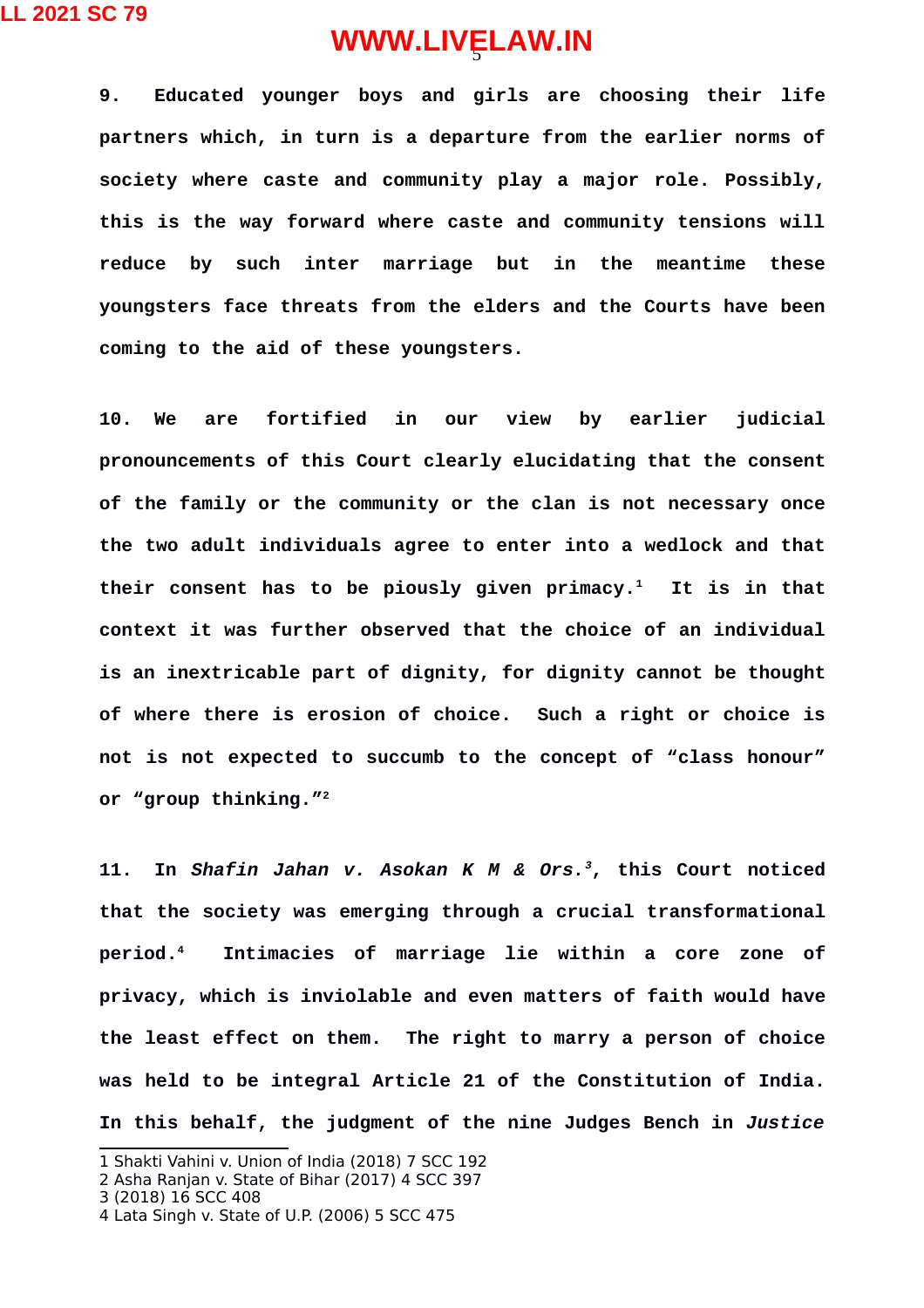*K.S. Puttaswamy v. Union of India[5](#page-5-0)* **may also be referred to where the autonomy of an individual** *inter alia* **in relation to family and marriage were held to be integral to the dignity of the individual.**

**12. The intervention of this Court would really not have been required in the given facts of the case if the IO had conducted himself more responsibly in closing the complaint and if he really wanted to record the statement of the petitioner No.1, should have informed that he would visit her and recorded the statement instead of putting her under threat of action against petitioner No.2 to come to the police station.** 

**13. The way forward to the police authorities is to not only counsel the current IOs but device a training programme to deal with such cases for the benefit of the police personnel. We expect the police authorities to take action in this behalf in the next eight weeks to lay down some guidelines and training programmes how to handle such socially sensitive cases.**

<span id="page-5-0"></span>**14. Insofar as the present case is concerned, the petitioners having filed the present petition, no further statement is really required to be recorded and thus, the proceedings in pursuance to the FIR No.226/2020 dated 15.10.2020 registered at Murgod Police Station, Belagavi District, Karnataka are quashed with the hope that the parents of petitioner No.1 will have a better sense to accept the marriage and re-establish social interaction not only**